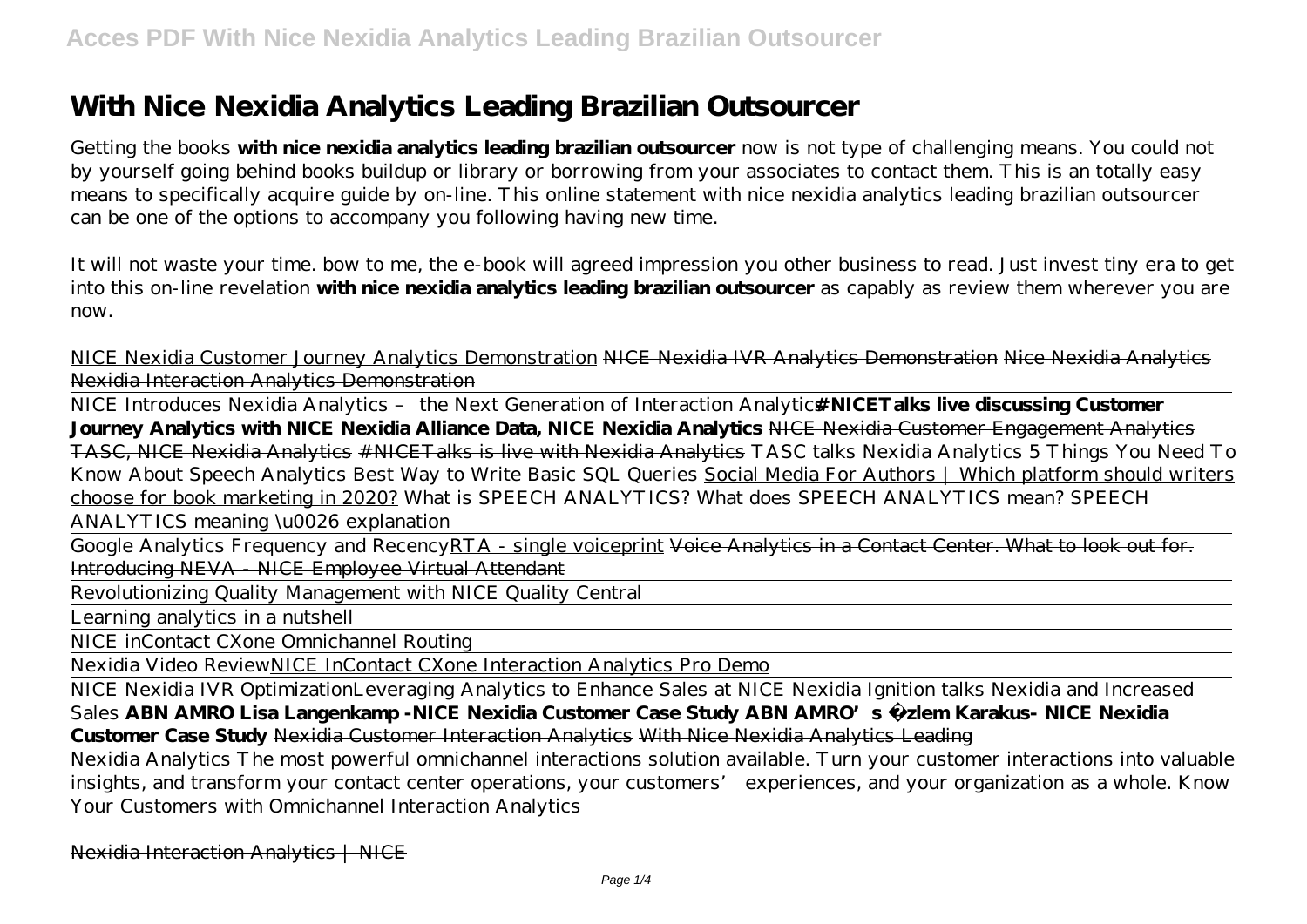Hoboken, N.J., August 17, 2017 – NICE (Nasdaq:NICE) today announced that CSU, a leading Brazilian business process outsourcer and technology services provider, is adopting NICE's cloud-based Nexidia Analytics solution to improve quality and efficiency throughout its contact centers. With omnichannel capabilities and automation, NICE is providing CSU comprehensive interaction analytics and a ten-fold improvement in efficiency with the service it provides for its customers.

### With NICE Nexidia Analytics, Leading Brazilian Outsourcer...

Within the NICE Nexidia Customer Engagement Analytics framework, understanding your customers' conversations begins with Nexidia Analytics. Nexidia provides the foundation, both in technology and in fast time to insight, to allow you to know where your customers and agents could use additional assistance. As an added overlay or stand-alone solution to Nexidia Analytics, Nexidia Scan and Agent Assist™ is a tactical, real-time contact center monitoring and agent assistance solution that ...

#### Real-Time Monitoring with Nexidia Analytics | NICE

With NICE's AI-driven analytics solutions, Alpha-Bank is now empowered to proactively drive up positive experiences while improving service processes. "This project, driven by the NICE Nexidia Analytics and Quality Central, has exceeded our expectations," said Ivan Pyatkov, Director of Digital Business, Member of the Alfa-Bank Board. "The system has already driven significant revenues for the bank owing to growth in sales, optimization of service processes and improved loyalty last year, and ...

## Alfa-Bank Leverages NICE Nexidia's AI-Powered Analytics ...

Yaron Hertz, president, NICE Americas: "CSU.Contact is one of NICE's most innovative clients and the first contact center in Latin America to implement NICE's Nexidia Analytics solution. This ...

### With NICE Nexidia Analytics, Leading Brazilian Outsourcer...

With NICE Nexidia Analytics, Leading Brazilian Outsourcer CSU is 10 Times More Effective. NICE (Nasdaq:NICE) today announced that CSU, a leading Brazilian business process outsourcer and technology services provider, is adopting NICE's cloud-based Nexidia Analytics solution to improve quality and efficiency throughout its contact centers. . With omnichannel capabilities and automation, NICE is ...

## With NICE Nexidia Analytics, Leading Brazilian Outsourcer...

The NICE Nexidia Customer Engagement Analytics Framework is the most comprehensive approach to customer analytics available today, from the micro level interaction analytics and IVR optimization to macro level journey analytics to predictive modeling for matching customers to agents. Predictive Behavioral Routing. Customer Journey Solutions.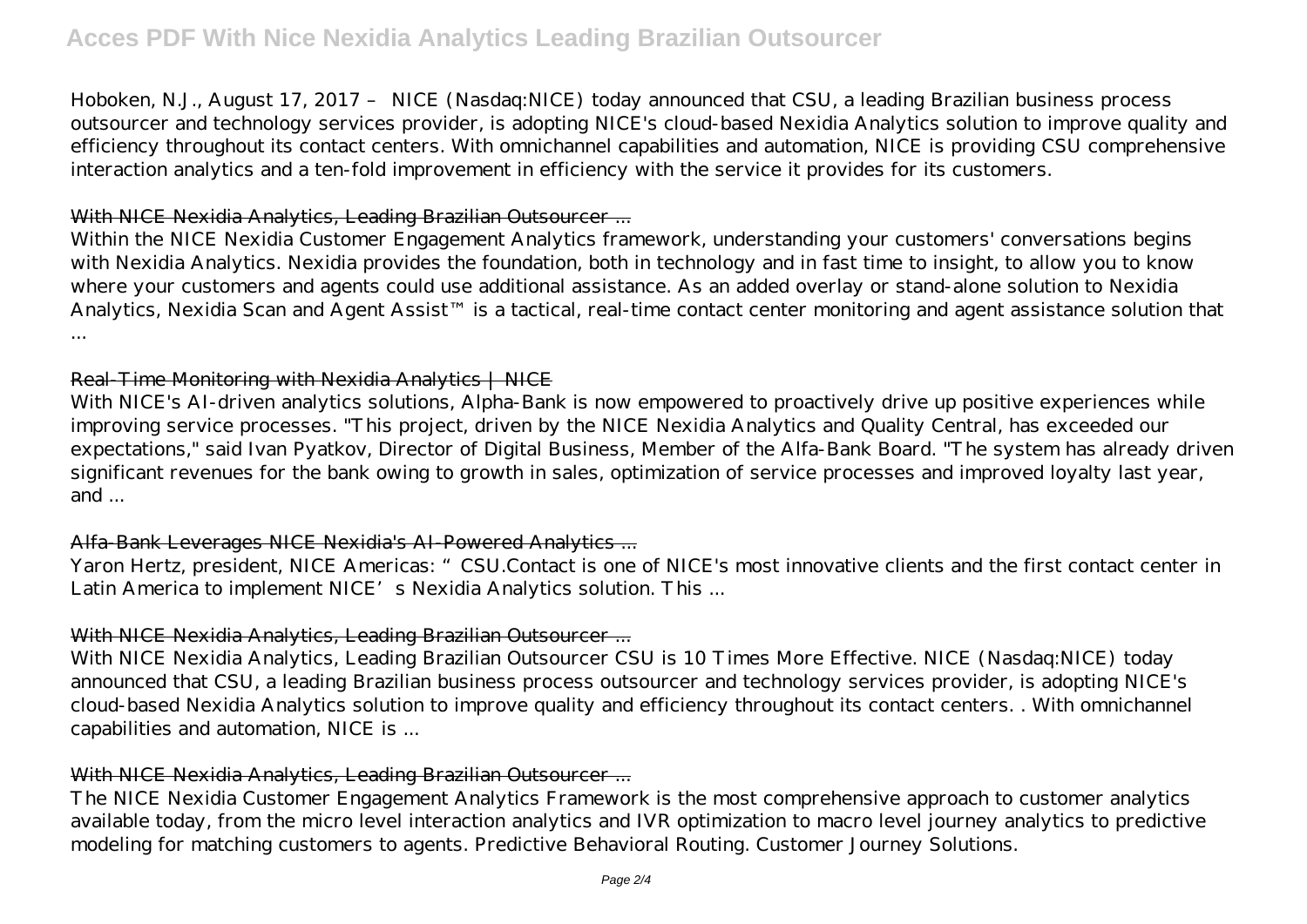### Customer Engagement Analytics | NICE - Nexidia

With NICE Nexidia Analytics, Leading Brazilian Outsourcer CSU is 10 Times More Effective CSU gains a new competitive edge, providing organizations more strategic insights from all customer interaction channels Hoboken, N.J., August 17, 2017 – NICE (Nasdaq:NICE) today announced that CSU, a leading Brazilian business process

## With NICE Nexidia Analytics, Leading Brazilian Outsourcer...

January 11th, 2016. Paramus, New Jersey, January 11, 2016 – NICE Systems (NASDAQ: NICE) today announced that it has entered an agreement to acquire Nexidia, a leading provider of advanced customer analytics. The new combined offering transforms the market by featuring analytics capabilities with unparalleled accuracy, scalability and performance, empowering organizations to significantly expand their analytics usage in critical business use cases.

## NICE Acquires Nexidia | NICE Systems

Customer Journey Analytics, IVR Optimization, Intelligent Routing, and Quality Central – All Powered by Nexidia Analytics NICE Nexidia offers the most comprehensive approach to customer analytics, with the ability to provide micro level intelligent routing and insights on masses of individual interactions alongside the macro level understanding of the customer's entire journey.

## Nexidia Contact Center Analytics | NICE

These organizations turn to NICE to operationalize this data to improve business performance, increase operational efficiency, prevent financial crime, ensure compliance, and enhance safety and security. Working with some of the world's largest contact centers, government agencies, and legal firms, Nexidia, a NICE analytics company, helps organizations realize the amazing possibilities now discoverable through advanced speech and interaction analytics.

## NICE | nexidia | MyCustomer

NICE Acquires Nexidia; Introduces Nexidia Interaction Analytics®. Customer Experience Management. By Sudipto Ghosh Last updated Jan 13, 2017. NICE Systems, the leading customer experience analytics and business intelligence platform, introduced its latest interaction solution, Nexidia Interaction Analytics. The customer experience management platform announced the new solution following its decision to acquire Nexidia, a leader in provisioning advanced customer analytics.

## NICE Acquires Nexidia; Introduces Nexidia Interaction ...

With NICE Nexidia Analytics, Leading Brazilian Outsourcer CSU is 10 Times More Effective: Date : 08/17/2017 @ 12:00PM: Source : Business Wire: Stock : NICE Ltd (NICE) Quote : 152.18 -0.68 (-0.44%) @ 4:00AM

With NICE Nexidia Analytics, Leading Brazilian Outsourcer....<br>Page 3/4